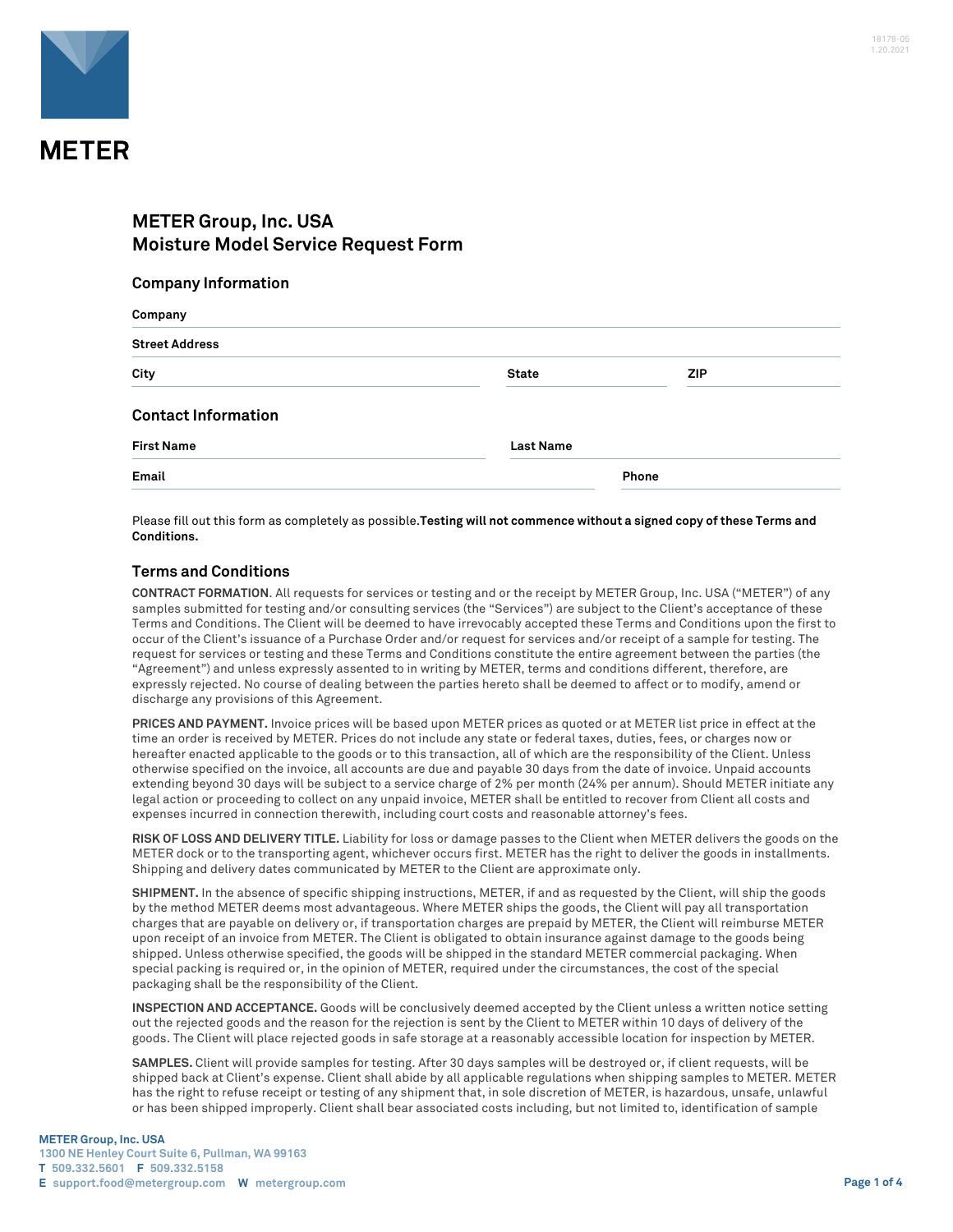

**MFTFR** 

content, damage incurred by METER as a result of improper packaging, labeling, or omission of documents, and return or disposal of materials.

**CUSTOM GOODS.** There is no refund or return for custom or nonstandard goods.

**WARRANTIES.** METER warrants all equipment manufactured by it to be free from defects in parts and labor for a period of one year from the date of shipment from factory. The liability of METER applies solely to repairing, replacing, or issuing credit (at sole discretion of METER) for any equipment manufactured by it and returned by the Client during the warranty period. METER MAKES NO SEPARATE OR OTHER WARRANTY OF ANY NATURE WHATSOEVER, EXPRESS OR IMPLIED, INCLUDING THE WARRANTY OF MERCHANTABILITY OR FOR A PARTICULAR PURPOSE. There shall be no other obligations either expressed or implied.

**DISCLAIMER OF WARRANTIES**. METER has relied on information supplied by the Client in rendering the services. The results assume the accuracy of such information and that the Client is entitled to share such information with METER. Any information provided by METER in the report or in connection with the services is for the benefit of the Client only and no third-party shall be entitled to rely thereon without the prior written consent of METER. METER warrants only that it shall conform the services to the specifications set forth in the request because of numerous factors affecting results either express or implied. Statements made in the report or in connection with the Agreement shall not be construed as representations or warranties or as inducements of any kind whatsoever.

**LIMITATION OF LIABILITY.** METER will not be liable to the Client or any other person or entity for indirect special, incidental, consequential, punitive, or exemplary damages in connection with this transaction or any acts or omissions associated therewith or relating to the sale or use of any goods, whether such claim is based on breach of warranty, contract, tort, or other legal theory and regardless of the causes of such loss or damages or whether any other remedy provided herein fails. In no event will METER total liability under this contract exceed an amount equal to the total amount paid for the goods purchased hereunder.

Client's right to recover damages caused by the negligence or breach of METER with respect to any testing or consulting services shall not exceed the amount actually paid by Client to METER. METER or its designated subcontractor will not be liable for any other damages whatsoever arising from or in any way connected to the Services or the Data. In no event shall METER or its designated subcontractor be liable for any special, indirect, or incidental or consequential damages of any kind, including without limitation any damages with respect to loss of income, compensation, prospective profits, expenditures, investments, or commit isotherm.

**LITIGATION SERVICES.** Client shall notify METER in writing if any services to be performed is in support of pending or contemplated litigation and shall further advise METER of the parties involved in such litigation prior to METER commencing the requested Services. In the event employees or contractors of METER are subpoenaed to testify before any tribunal, panel, official, or judicial officer by the Client or by another litigant in connection with the services, Client shall be responsible to pay METER its costs plus the usual customary hourly rate for METER consulting for the time spent to travel, attend and appear to so testify.

**WAIVER.** In the event of any default under or breach of the contract by the Client, METER has the right to refuse to make further shipments. Failure of METER to enforce at any time or for any period of time the provisions of this contract will not constitute a waiver of such provisions or the right of METER to enforce each and every provision.

**DISPUTE RESOLUTION**. Any controversy or claim arising out of or relating to this Agreement, or the breach thereof, except for issues of nonpayment, shall require mediation as a prerequisite to the commencement of legal proceedings. The parties shall share equally in the cost of the mediator and if the parties are unable to agree on a mediator, either party may request that a mediator be appointed by the Judge of the Whitman County Superior Court. Disputes regarding nonpayment by a Client for services rendered shall not be subject to the mediation requirement.

**GOVERNING LAW.** The validity, construction, and performance of the contract and the transactions to which it relates will be governed by the laws of the United States of America. All actions, claims, or legal proceedings in any way pertaining to this contract will be commenced and maintained in the courts of Whitman County, State of Washington, and the parties hereto each agree to submit themselves to the jurisdiction of such court.

**SEVERABILITY.** If any of the Terms and Conditions set out in this contact are declared to be invalid by a court, agency, commission, or other entity having jurisdiction over the interpretation and enforcement of this contract, the applications of such provisions to parties or circumstances other than those as to which it is held invalid or unenforceable will not be affected. Each term not so declared invalid or unenforceable will be valid and enforced to the fullest extent permitted by law and the rights and obligations of the parties will be construed and enforced as though a valid commercially reasonable term consistent with the undertaking of the parties under the order has been substituted in place of the invalid provision.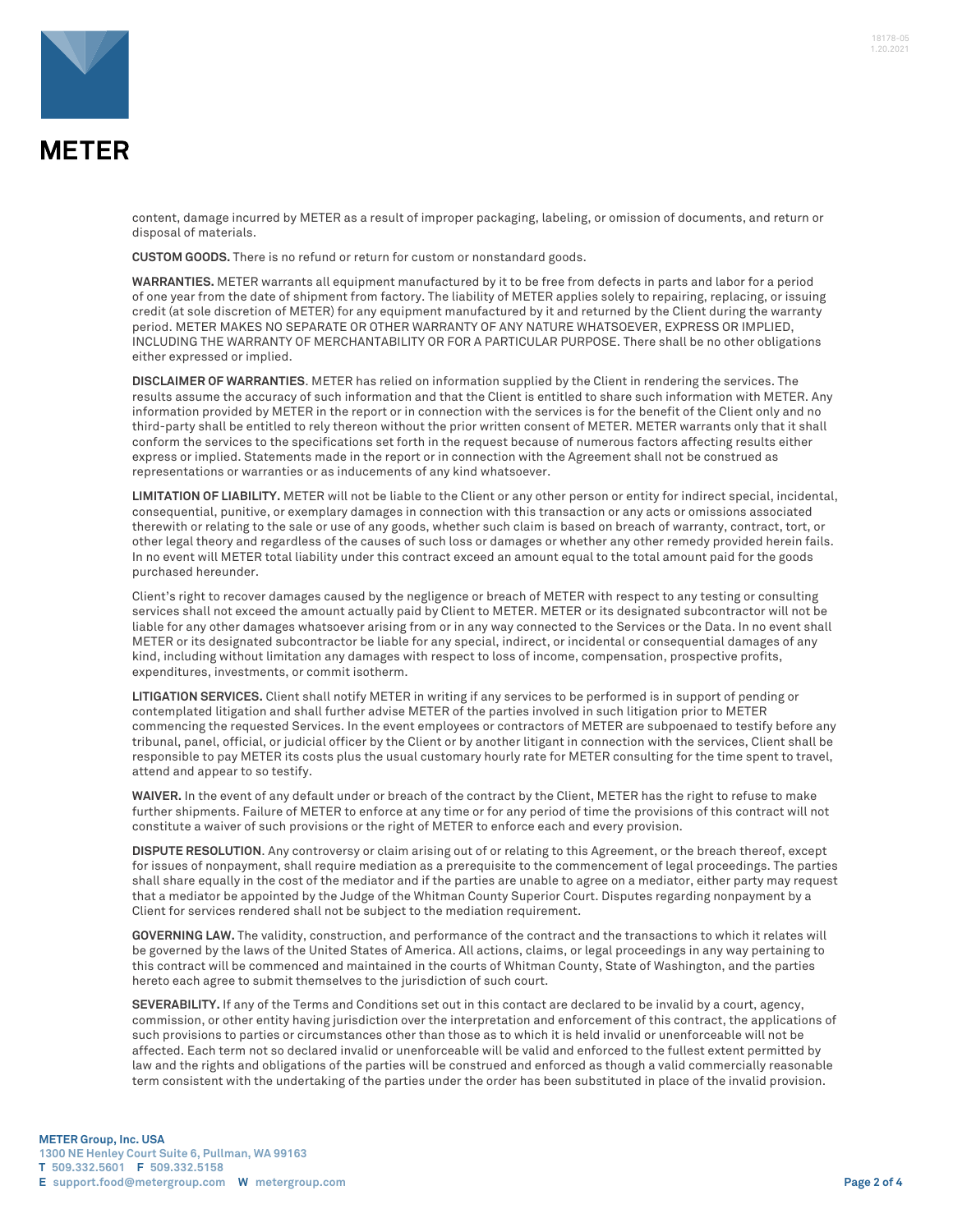

**SET-OFF.** The Client may not set-off any amount owing from METER to the Client against any amount payable by the Client to METER whether or not related to this contract.

**AQUALAB 3 MOISTURE MODELS.** Included with the purchase of an AQUALAB 3, as many as 10 Moisture Models will be provided for products sent in to METER Lab Services for testing. The Moisture Models generated through this free testing service may be included in the SKALA Generic Model Library at the discretion of METER. Product names will be generalized and all identifying information from the Client will be removed prior to inclusion into the SKALA Generic Model Library. The Client agrees to this provision with the following approved signature.

| Signature                                                                                                                                                                                                               | Date                                   |
|-------------------------------------------------------------------------------------------------------------------------------------------------------------------------------------------------------------------------|----------------------------------------|
| Name/Title                                                                                                                                                                                                              |                                        |
| <b>Moisture Model Information</b>                                                                                                                                                                                       |                                        |
| Please fill out this form as completely as possible.                                                                                                                                                                    |                                        |
| <b>Current Moisture Method Used</b>                                                                                                                                                                                     | <b>Target Moisture Content Range</b>   |
| Temperature for Isotherm (25 °C default)                                                                                                                                                                                | Target Water Activity Range (if known) |
| <b>Moisture Content</b>                                                                                                                                                                                                 |                                        |
| <b>Wet Basis (Default)</b><br><b>Dry Basis</b>                                                                                                                                                                          |                                        |
| Does the sample contain any volatile compounds?                                                                                                                                                                         |                                        |
| Propylene Glycol<br><b>Acetic Acid</b><br>Ethanol                                                                                                                                                                       | Other (specify)                        |
| Will you be using the model to test in process or in postproduction for QA/QC purposes? If in process is desired, please<br>contact the METER support team to discuss.                                                  |                                        |
| In Process<br>Postproduction                                                                                                                                                                                            |                                        |
| <b>Sampling Procedure</b><br>To better address the testing parameters and data analysis, please provide an explanation for the purpose of testing and a<br>short description of how the sample is prepared for testing. |                                        |
|                                                                                                                                                                                                                         |                                        |
|                                                                                                                                                                                                                         |                                        |
|                                                                                                                                                                                                                         |                                        |
|                                                                                                                                                                                                                         |                                        |
|                                                                                                                                                                                                                         |                                        |
|                                                                                                                                                                                                                         |                                        |
|                                                                                                                                                                                                                         |                                        |
|                                                                                                                                                                                                                         |                                        |